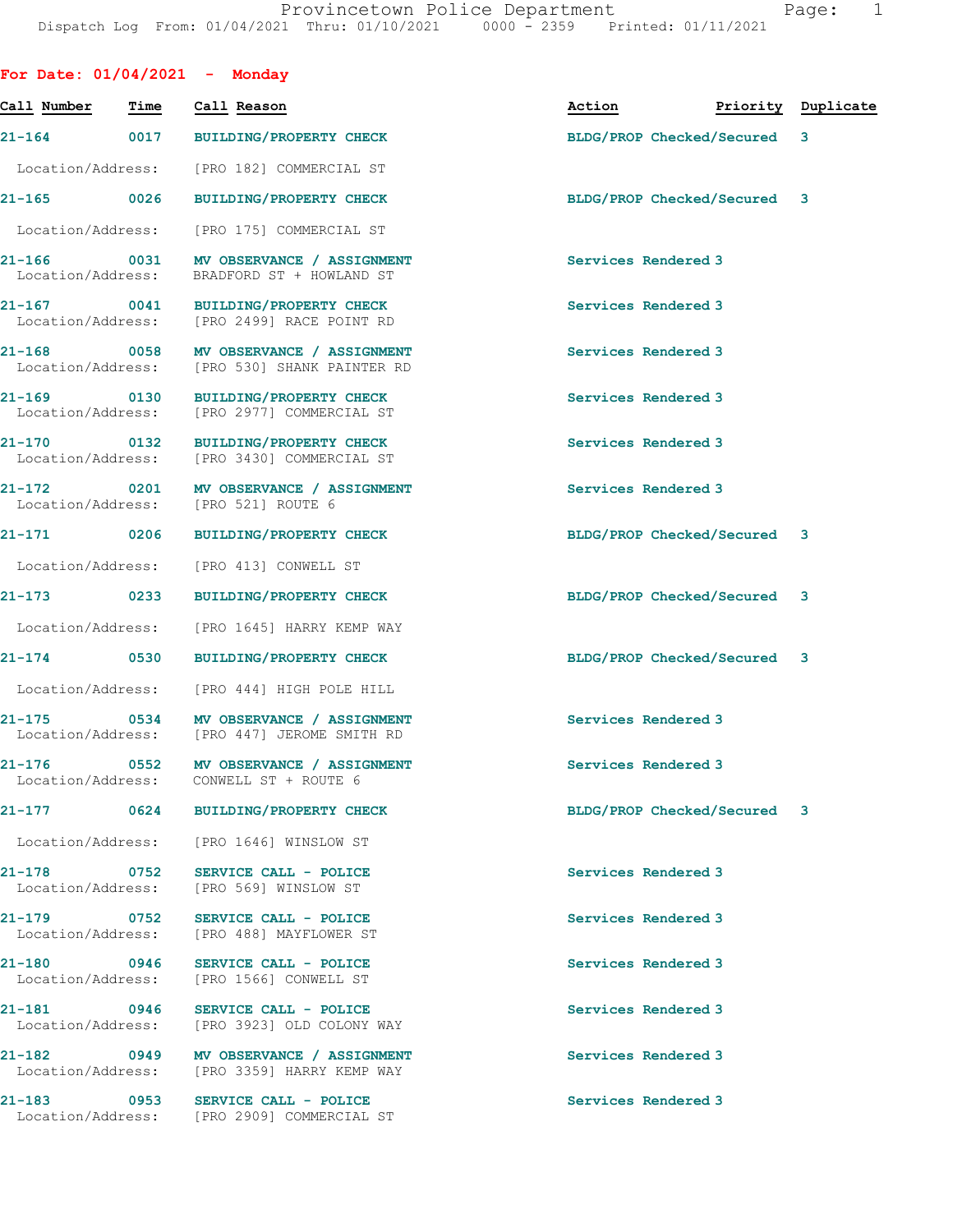Location/Address: [PRO 3166] SHANK PAINTER RD 21-190 1258 MV HIT & RUN Services Rendered 2 Location/Address: [PRO 182] COMMERCIAL ST 21-191 1310 MV OBSERVANCE / ASSIGNMENT Services Rendered 3 Location/Address: HARRY KEMP WAY + BREWSTER ST 21-192 1329 MEDICAL EMERGENCY PATIENT REFUSAL 1 Location/Address: [PRO 3222] ALDEN ST 21-194 1412 MV OBSERVANCE / ASSIGNMENT Services Rendered 3 Location/Address: [PRO 536] SHANK PAINTER RD 21-195 1423 ASSIST CITIZEN Services Rendered 3<br>
Location/Address: [PRO 536] SHANK PAINTER RD [PRO 536] SHANK PAINTER RD 21-196 1451 SCHOOL SERVICES Rendered 3 Location/Address: [PRO 569] WINSLOW ST 21-197 1520 MEDICAL EMERGENCY PATIENT REFUSAL 1 Location/Address: [PRO 3222] ALDEN ST 21-198 1534 MV OBSERVANCE / ASSIGNMENT Services Rendered 3 Location/Address: HARRY KEMP WAY + BREWSTER ST 21-200 1659 BUILDING/PROPERTY CHECK Services Rendered 3<br>
Location/Address: [PRO 526] RYDER ST EXT [PRO 526] RYDER ST EXT 21-201 1711 MEDICAL EMERGENCY 1999 121-201 121-201 121-201 Location/Address: [PRO 2087] HARRY KEMP WAY 21-202 1753 MV COMPLAINT Could Not Locate 2 Location/Address: [PRO 2554] COMMERCIAL ST 21-203 1900 BUILDING/PROPERTY CHECK Services Rendered 3<br>
Location/Address: [PRO 2977] COMMERCIAL ST [PRO 2977] COMMERCIAL ST 21-204 1951 MV OBSERVANCE / ASSIGNMENT Services Rendered 3 Location/Address: [PRO 710] BRADFORD ST 21-205 1959 BUILDING/PROPERTY CHECK Services Rendered 3 Location/Address: [PRO 2206] PILGRIMS LANDING 21-206 2041 BUILDING/PROPERTY CHECK BLDG/PROP Checked/Secured 3 Location/Address: [PRO 539] SHANK PAINTER RD 21-207 2222 BUILDING/PROPERTY CHECK Services Rendered 3 Location/Address: [PRO 2540] RACE POINT RD 21-208 2332 BUILDING/PROPERTY CHECK Services Rendered 3 Location/Address: [PRO 3259] MACMILLAN WHARF 21-209 2333 BUILDING/PROPERTY CHECK BLDG/PROP Checked/Secured 3 Location/Address: [PRO 530] SHANK PAINTER RD 21-210 2351 MV OBSERVANCE / ASSIGNMENT Services Rendered 3

21-185 1028 MV STOP VERBAL WARNING 3 Location/Address: [PRO 1780] JOHNSON ST

21-186 1059 MV STOP VERBAL WARNING 3 Location/Address: RACE POINT RD + NELSON AVE

21-187 1132 FOLLOW UP Services Rendered 2 Location/Address: [PRO 539] SHANK PAINTER RD

21-188 1222 MV STOP Citation / Warning Issued 3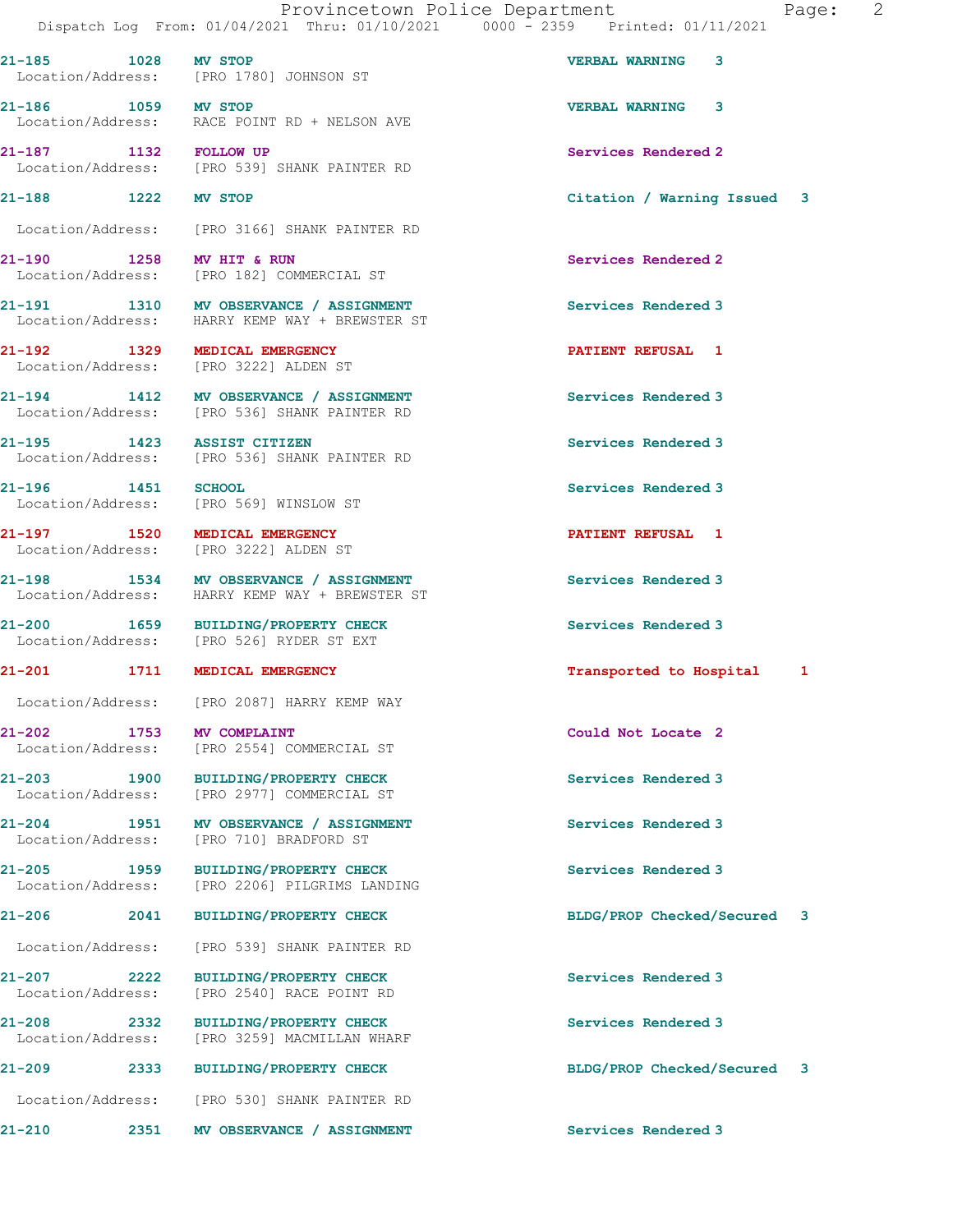Location/Address: [PRO 447] JEROME SMITH RD

## For Date: 01/05/2021 - Tuesday

| 21-211 0003 MV OBSERVANCE / ASSIGNMENT<br>Location/Address: [PRO 58] BRADFORD ST                    | Services Rendered 3                      |
|-----------------------------------------------------------------------------------------------------|------------------------------------------|
| 21-212 0038 BUILDING/PROPERTY CHECK<br>Location/Address: [PRO 1778] SHANK PAINTER RD                | Services Rendered 3                      |
| 21-213 0049 BUILDING/PROPERTY CHECK                                                                 | BLDG/PROP Checked/Secured 3              |
| Location/Address: [PRO 3489] COMMERCIAL ST                                                          |                                          |
| 21-214 0118<br>BUILDING/PROPERTY CHECK<br>Location/Address:<br>[PRO 3259] MACMILLAN WHARF           | Services Rendered 3                      |
| 21-215 0133 MV OBSERVANCE / ASSIGNMENT<br>Location/Address:<br>CONWELL ST + HARRY KEMP WAY          | Services Rendered 3                      |
| 21-216 0134 BUILDING/PROPERTY CHECK<br>Location/Address: [PRO 2206] PILGRIMS LANDING                | Services Rendered 3                      |
| 21-217 0144 BUILDING/PROPERTY CHECK<br>Location/Address: [PRO 3430] COMMERCIAL ST                   | Services Rendered 3                      |
| 21-218 0156 ALARM - FIRE<br>Location/Address: [PRO 3201] MONTELLO ST                                | False Alarm 1                            |
| 21-219 0248 BUILDING/PROPERTY CHECK                                                                 | BLDG/PROP Checked/Secured 3              |
| Location/Address: [PRO 488] MAYFLOWER ST                                                            |                                          |
| 21-220 0256<br><b>BUILDING/PROPERTY CHECK</b>                                                       | BLDG/PROP Checked/Secured 3              |
| Location/Address: [PRO 569] WINSLOW ST                                                              |                                          |
| 21-221 0419 MEDICAL EMERGENCY                                                                       | Transported to Hospital 1                |
| Location/Address: [PRO 1017] NELSON AVE                                                             |                                          |
| 21-222 0435<br>BUILDING/PROPERTY CHECK                                                              | BLDG/PROP Checked/Secured 3              |
| Location/Address: [PRO 379] COMMERCIAL ST                                                           |                                          |
| 21-223 0459<br>MV OBSERVANCE / ASSIGNMENT<br>Location/Address:<br>SNAIL RD                          | Services Rendered 3                      |
| 0517 BUILDING/PROPERTY CHECK<br>[PRO 3296] SHANK PAINTER RD                                         | Services Rendered 3                      |
| <b>BUILDING/PROPERTY CHECK</b><br>$\overline{0}$ 0528<br>Location/Address: [PRO 2540] RACE POINT RD | Services Rendered 3                      |
| 21-226 0532<br>MV OBSERVANCE / ASSIGNMENT<br>CONWELL ST + ROUTE 6<br>Location/Address:              | Services Rendered 3                      |
| <b>BUILDING/PROPERTY CHECK</b><br>0600                                                              | BLDG/PROP Checked/Secured 3              |
| Location/Address:<br>[PRO 446] HOWLAND ST                                                           |                                          |
| 0756<br><b>ASSIST CITIZEN</b><br>Location/Address:<br>[PRO 1493] UPPER MILLER HILL RD               | Services Rendered 3                      |
| 0815<br>SERVICE CALL - POLICE                                                                       | Services Rendered 3                      |
| Location/Address:<br>[PRO 569] WINSLOW ST                                                           |                                          |
| <b>HAZARDS</b>                                                                                      | Referred to Other Agency<br>$\mathbf{2}$ |
|                                                                                                     |                                          |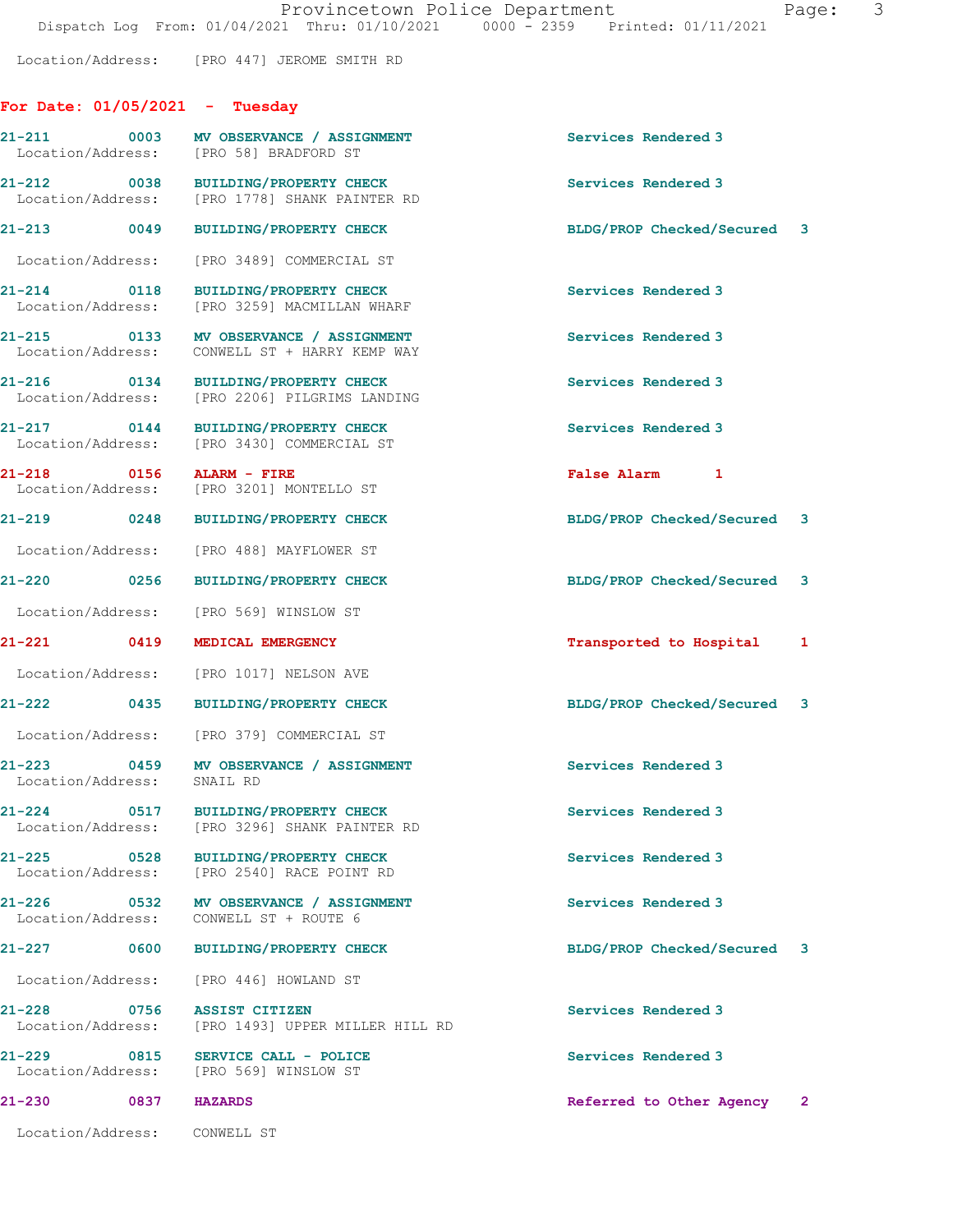|                                 | 21-231 0914 MV OBSERVANCE / ASSIGNMENT<br>Location/Address: HIGH POLE HILL + BRADFORD ST | Services Rendered 3        |   |
|---------------------------------|------------------------------------------------------------------------------------------|----------------------------|---|
|                                 | 21-233 1010 PARKING COMPLAINT<br>Location/Address: PEARL ST + FISHBURN CT                | SPOKEN TO<br>3             |   |
| 21-234 1022 MV STOP             | Location/Address: [PRO 105] COMMERCIAL ST                                                | <b>VERBAL WARNING</b><br>3 |   |
| 21-235 1100 FOLLOW UP           | Location/Address: [PRO 542] SHANK PAINTER RD                                             | Services Rendered 2        |   |
| Location/Address:               | 21-236 1135 MV OBSERVANCE / ASSIGNMENT<br>SNAIL RD                                       | Services Rendered 3        |   |
|                                 | 21-237 1220 PARKING COMPLAINT<br>Location/Address: [PRO 1663] COMMERCIAL ST              | Services Rendered 3        |   |
|                                 | 21-238 1232 MV OBSERVANCE / ASSIGNMENT<br>Location/Address: [PRO 1892] SHANK PAINTER RD  | Services Rendered 3        |   |
| 21-239 1233 MV STOP             |                                                                                          | <b>No Action Required</b>  | 3 |
|                                 | Location/Address: [PRO 2924] WEST VINE ST                                                |                            |   |
|                                 | 21-240 1245 MEDICAL EMERGENCY<br>Location/Address: [PRO 1662] PEARL ST                   | <b>PATIENT REFUSAL 1</b>   |   |
|                                 | 21-241 1346 911 - GENERAL<br>Location/Address: [PRO 60] BRADFORD ST                      | SPOKEN TO 1                |   |
| 21-242 1408                     | MEDICAL EMERGENCY                                                                        | Transported to Hospital 1  |   |
|                                 | Location/Address: [PRO 3222] ALDEN ST                                                    |                            |   |
| 21-243 1416                     | <b>FOLLOW UP</b><br>Location/Address: [PRO 545] SHANK PAINTER RD                         | Services Rendered 2        |   |
| $21 - 244$ 1449                 | <b>SCHOOL CROSSING</b><br>Location/Address: [PRO 569] WINSLOW ST                         | Services Rendered 3        |   |
|                                 | 21-245 1500 BIKE - GENERAL<br>Location/Address: CEMETERY RD + CONWELL ST                 | Services Rendered 2        |   |
| 21-246<br>Location/Address:     | 1542 COMPLAINT - GENERAL<br>[PRO 83] CENTER ST                                           | Services Rendered 3        |   |
| $21 - 248$<br>Location/Address: | 1717<br>BUILDING/PROPERTY CHECK<br>[PRO 2977] COMMERCIAL ST                              | Services Rendered 3        |   |
| 21-249<br>Location/Address:     | 1717 MV OBSERVANCE / ASSIGNMENT<br>BRADFORD ST                                           | Services Rendered 3        |   |
| $21 - 250$<br>Location/Address: | 1817 HARASSMENT / THREATS<br>[PRO 1795] BRADFORD ST                                      | Services Rendered 2        |   |
| 21-251<br>1835                  | MEDICAL EMERGENCY<br>Location/Address: [PRO 3222] ALDEN ST                               | Services Rendered 1        |   |
| 21-252 1835                     | MEDICAL EMERGENCY                                                                        | Transported to Hospital    | 1 |
|                                 | Location/Address: [PRO 1914] BRADFORD ST                                                 |                            |   |
| 21-253<br>1848                  | MEDICAL EMERGENCY                                                                        | Transported to Hospital    | 1 |
|                                 | Location/Address: [PRO 2880] COURT ST                                                    |                            |   |
| 21-254                          | 1853 SERVICE CALL - POLICE                                                               | Referred to Other Agency 3 |   |
|                                 | Location/Address: [PRO 3259] MACMILLAN WHARF                                             |                            |   |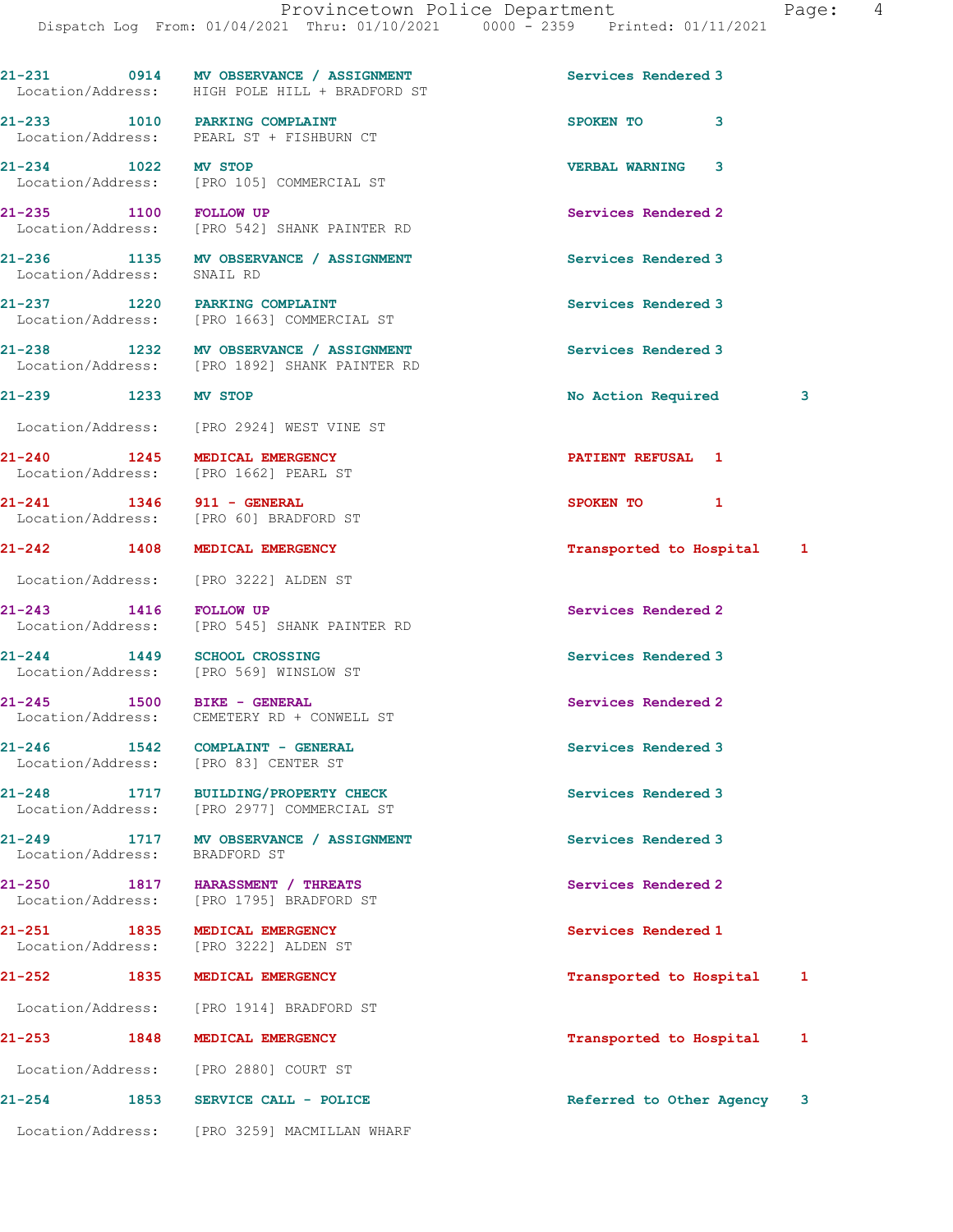21-255 2014 BUILDING/PROPERTY CHECK BLDG/PROP Checked/Secured 3 Location/Address: [PRO 539] SHANK PAINTER RD 21-256 2034 MV OBSERVANCE / ASSIGNMENT Services Rendered 3 Location/Address: [PRO 4136] BRADFORD ST 21-257 2045 FLICKERING LIGHT Referred to Other Agency 3 Location/Address: WINTHROP ST + BRADFORD ST 21-259 2135 MEDICAL EMERGENCY PARTIENT REFUSAL 1 Location/Address: [PRO 1183] COMMERCIAL ST 21-260 2331 MV OBSERVANCE / ASSIGNMENT Services Rendered 3 Location/Address: ROUTE 6 + CONWELL ST 21-261 2336 BUILDING/PROPERTY CHECK 21-261 Services Rendered 3 Location/Address: [PRO 2206] PILGRIMS LANDING For Date: 01/06/2021 - Wednesday 21-262 0004 MV OBSERVANCE / ASSIGNMENT Services Rendered 3 Location/Address: [PRO 521] ROUTE 6 21-263 0007 BUILDING/PROPERTY CHECK Services Rendered 3 Location/Address: STABLE PATH 21-264 0043 BUILDING/PROPERTY CHECK Services Rendered 3 Location/Address: [PRO 2540] RACE POINT RD 21-265 0045 BUILDING/PROPERTY CHECK Services Rendered 3 Location/Address: [PRO 3259] MACMILLAN WHARF 21-266 0117 BUILDING/PROPERTY CHECK Services Rendered 3 Location/Address: [PRO 1778] SHANK PAINTER RD 21-267 0127 MV OBSERVANCE / ASSIGNMENT Services Rendered 3 Location/Address: ROUTE 6 + SNAIL RD 21-268 0207 BUILDING/PROPERTY CHECK BLDG/PROP Checked/Secured 3 Location/Address: [PRO 1780] JOHNSON ST 21-269 0221 BUILDING/PROPERTY CHECK Services Rendered 3 Location/Address: [PRO 2483] COMMERCIAL ST 21-270 0530 BUILDING/PROPERTY CHECK Services Rendered 3 Location/Address: [PRO 3259] MACMILLAN WHARF 21-271 0530 MV OBSERVANCE / ASSIGNMENT Services Rendered 3 Location/Address: BRADFORD ST + HIGH POLE HILL 21-272 0548 MV OBSERVANCE / ASSIGNMENT Services Rendered 3 Location/Address: ROUTE 6 21-273 0730 BUILDING/PROPERTY CHECK Services Rendered 3 Location/Address: [PRO 2483] COMMERCIAL ST 21-274 0751 GENERAL INFO 2008 (Referred to Other Agency 3 Location/Address: [PRO 3222] ALDEN ST 21-275 0755 MV OBSERVANCE / ASSIGNMENT Services Rendered 3 Location/Address: [PRO 2521] ROUTE 6 21-276 0800 MV STOP VERBAL WARNING 3 Location/Address: [PRO 521] ROUTE 6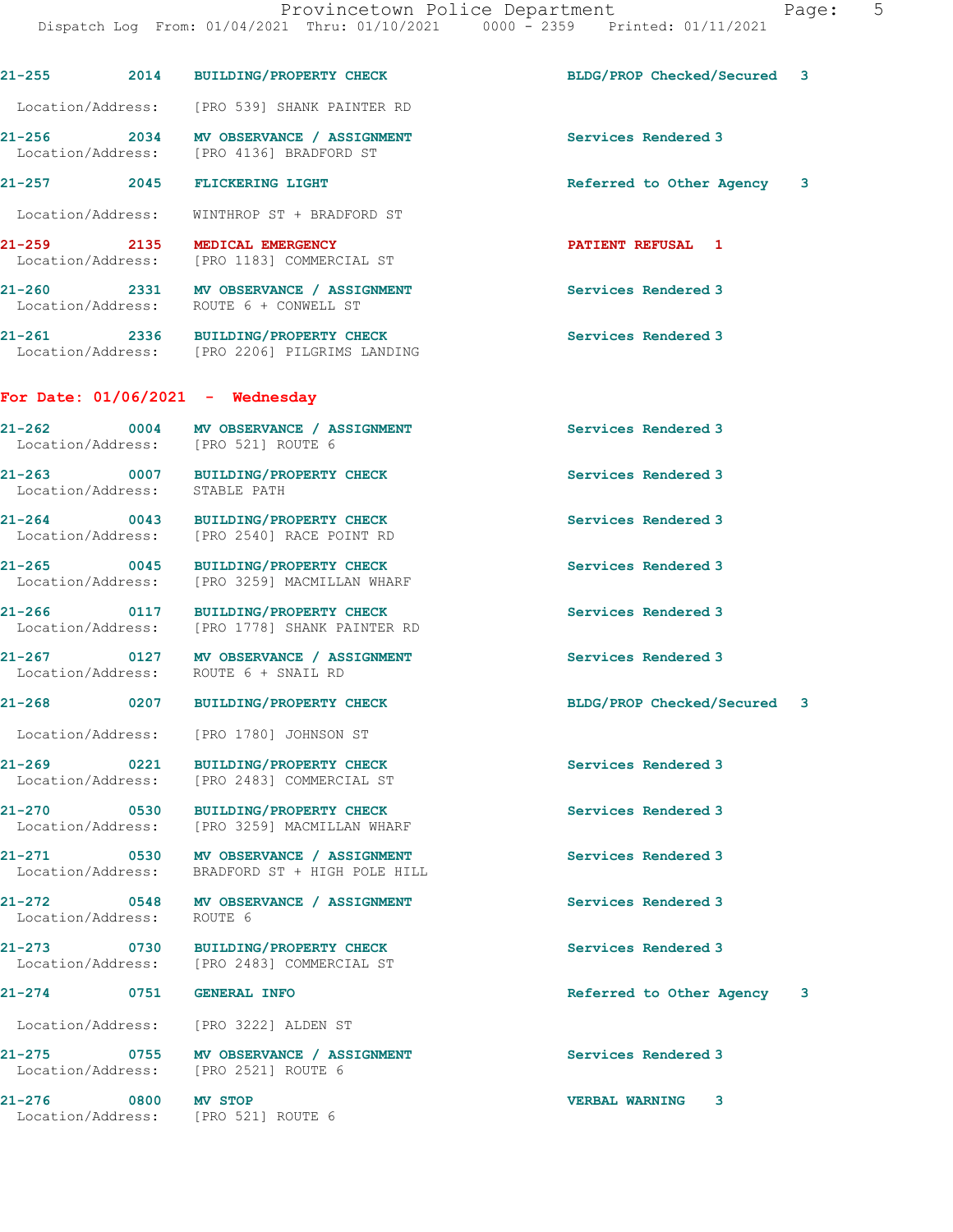| 21-277 0920 FOLLOW UP                                        | Location/Address: [PRO 4136] BRADFORD ST                                                       | Services Rendered 2        |   |
|--------------------------------------------------------------|------------------------------------------------------------------------------------------------|----------------------------|---|
| 21-278 1050 FOLLOW UP                                        | Location/Address: [PRO 545] SHANK PAINTER RD                                                   | Services Rendered 2        |   |
|                                                              | 21-279 1050 MV OBSERVANCE / ASSIGNMENT<br>Location/Address: [PRO 106] COMMERCIAL ST            | Services Rendered 3        |   |
| 21-280 1153 MEDICAL EMERGENCY                                |                                                                                                | <b>Transferred Custody</b> | 1 |
|                                                              | Location/Address: [PRO 3427] STABLE PATH                                                       |                            |   |
| 21-281 1528 MISSING PERSON                                   | Location/Address: [PRO 444] HIGH POLE HILL                                                     | Services Rendered 1        |   |
| 21-282 1537 WELLBEING CHECK                                  | Location/Address: [PRO 1493] UPPER MILLER HILL RD                                              | <b>PATIENT REFUSAL 3</b>   |   |
| 21-283 1611 FOLLOW UP                                        | Location/Address: [PRO 2364] COMMERCIAL ST                                                     | FOLLOW UP<br>$\mathbf{2}$  |   |
|                                                              | 21-285 1625 MV OBSERVANCE / ASSIGNMENT<br>Location/Address: BRADFORD ST + STANDISH ST          | Services Rendered 3        |   |
|                                                              | 21-286 1732 MV OBSERVANCE / ASSIGNMENT<br>Location/Address: [PRO 1892] SHANK PAINTER RD        | Services Rendered 3        |   |
|                                                              | 21-287 1735 SUSPICIOUS ACTIVITY<br>Location/Address: [PRO 1566] CONWELL ST                     | Services Rendered 2        |   |
|                                                              | 21-288 1748 BIKE - GENERAL<br>Location/Address: [PRO 3296] SHANK PAINTER RD                    | Services Rendered 2        |   |
|                                                              | 21-289 1826 BUILDING/PROPERTY CHECK<br>Location/Address: [PRO 537] SHANK PAINTER RD            | Services Rendered 3        |   |
|                                                              | 21-290 1828 ASSIST CITIZEN<br>Location/Address: [PRO 542] SHANK PAINTER RD                     | Services Rendered 3        |   |
| 21-291 1829 PROPERTY DAMAGE<br>Location/Address: BRADFORD ST |                                                                                                | Services Rendered 3        |   |
|                                                              | 21-292 2020 MV OBSERVANCE / ASSIGNMENT<br>Location/Address: [PRO 530] SHANK PAINTER RD         | Services Rendered 3        |   |
|                                                              | 21-293 2027 911 INSTALL UPDATE<br>Location/Address: [PRO 542] SHANK PAINTER RD                 | Services Rendered 1        |   |
| 21-295 2243 ASSIST CITIZEN                                   | Location/Address: [PRO 542] SHANK PAINTER RD                                                   | Services Rendered 3        |   |
|                                                              | 21-296 2344 BUILDING/PROPERTY CHECK<br>Location/Address: [PRO 2977] COMMERCIAL ST              | Services Rendered 3        |   |
|                                                              | 21-297 2346 BUILDING/PROPERTY CHECK<br>Location/Address: [PRO 2483] COMMERCIAL ST              | Services Rendered 3        |   |
|                                                              | 21-299 2349 MV OBSERVANCE / ASSIGNMENT<br>Location/Address: BRADFORD ST + HOWLAND ST           | Services Rendered 3        |   |
|                                                              | 21-298 2352 MV OBSERVANCE / ASSIGNMENT<br>Location/Address: SHANK PAINTER RD + JEROME SMITH RD | Services Rendered 3        |   |
| For Date: $01/07/2021$ - Thursday                            |                                                                                                |                            |   |
|                                                              | 21-300 000 FOLLOW UP<br>Location/Address: [PRO 542] SHANK PAINTER RD                           | SPOKEN TO<br>2             |   |
|                                                              | 21-301 0035 MV OBSERVANCE / ASSIGNMENT                                                         | Services Rendered 3        |   |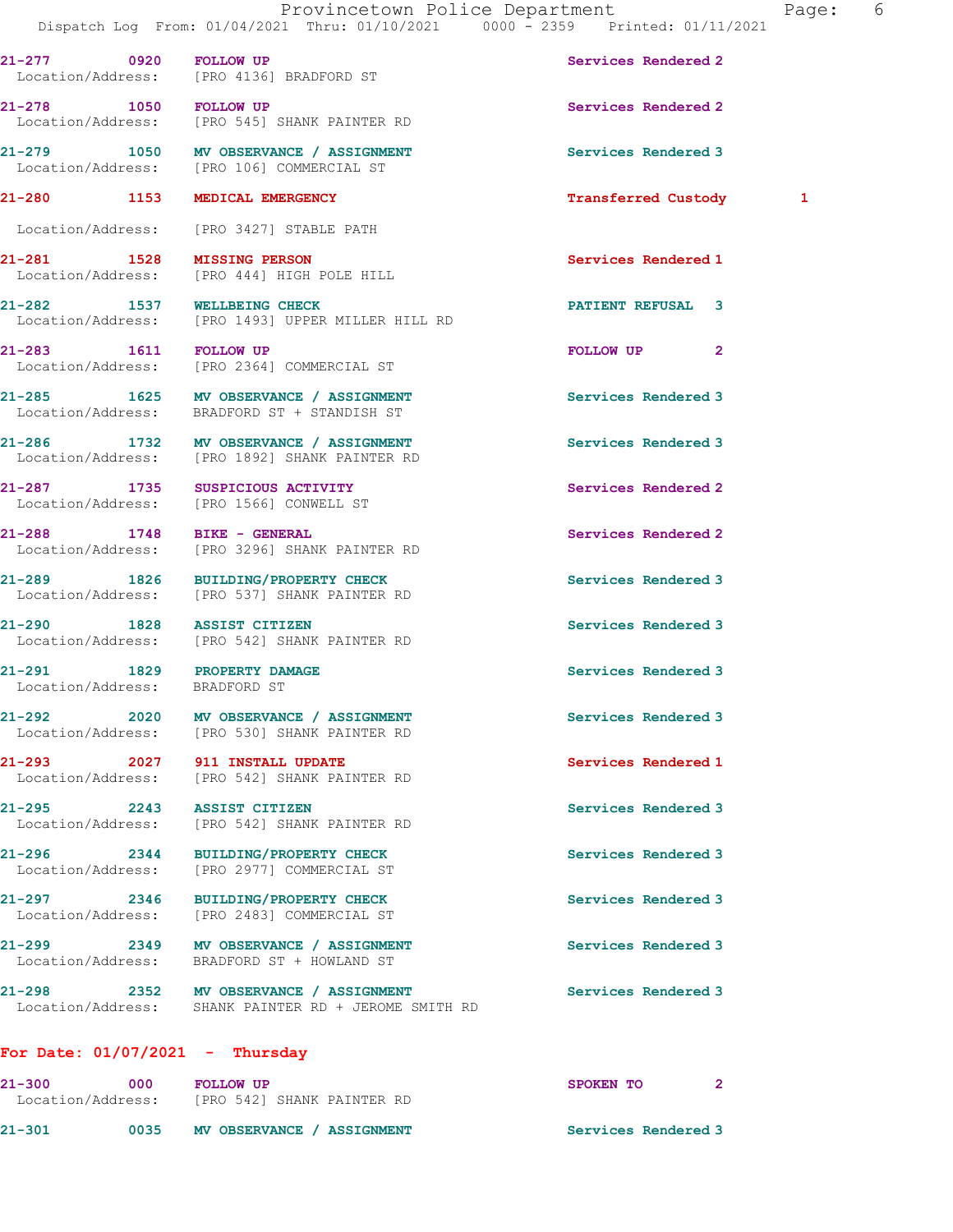|                                                | Dispatch Log From: 01/04/2021 Thru: 01/10/2021 0000 - 2359 Printed: 01/11/2021       | Provincetown Police Department<br>7<br>Page: |
|------------------------------------------------|--------------------------------------------------------------------------------------|----------------------------------------------|
|                                                | Location/Address: BRADFORD ST + HIGH POLE HILL                                       |                                              |
|                                                | 21-302 0037 BUILDING/PROPERTY CHECK<br>Location/Address: [PRO 3430] COMMERCIAL ST    | Services Rendered 3                          |
|                                                | 21-303 0122 BUILDING/PROPERTY CHECK                                                  | BLDG/PROP Checked/Secured 3                  |
|                                                | Location/Address: [PRO 530] SHANK PAINTER RD                                         |                                              |
| Location/Address:                              | 21-304 0123 MV OBSERVANCE / ASSIGNMENT<br>ROUTE 6 + SNAIL RD                         | Services Rendered 3                          |
|                                                | 21-305 0204 BUILDING/PROPERTY CHECK<br>Location/Address: [PRO 2206] PILGRIMS LANDING | Services Rendered 3                          |
|                                                | 21-306 0209 BUILDING/PROPERTY CHECK                                                  | BLDG/PROP Checked/Secured 3                  |
|                                                | Location/Address: [PRO 2539] RYDER ST EXT                                            |                                              |
| 21-308 0231 MEDICAL EMERGENCY                  |                                                                                      | Transported to Hospital<br>$\mathbf{1}$      |
|                                                | Location/Address: [PRO 3701] BRADFORD ST EXT                                         |                                              |
| Location/Address: [PRO 521] ROUTE 6            | 21-307 0233 MV OBSERVANCE / ASSIGNMENT                                               | Services Rendered 3                          |
|                                                | 21-309 0254 BUILDING/PROPERTY CHECK<br>Location/Address: [PRO 1778] SHANK PAINTER RD | Services Rendered 3                          |
|                                                | 21-310 0517 BUILDING/PROPERTY CHECK                                                  | BLDG/PROP Checked/Secured 3                  |
|                                                | Location/Address: [PRO 444] HIGH POLE HILL                                           |                                              |
| Location/Address:                              | 21-311 0521 MV OBSERVANCE / ASSIGNMENT<br>COMMERCIAL ST + SNAIL RD                   | Services Rendered 3                          |
| 21-312                                         | 0530 MV OBSERVANCE / ASSIGNMENT<br>Location/Address: CONWELL ST + ROUTE 6            | Services Rendered 3                          |
| 21-313 0557 ALARM - GENERAL                    | Location/Address: [PRO 3296] SHANK PAINTER RD                                        | False Alarm 1                                |
| 21-314 0758 PARK, WALK & TALK                  | Location/Address: [PRO 569] WINSLOW ST                                               | Services Rendered 3                          |
| 21-315 0859 TRAFFIC CONTROL                    |                                                                                      | No Action Required<br>3                      |
| Location/Address:                              | [PRO 3405] COMMERCIAL ST                                                             |                                              |
|                                                | 21-316 0905 COMPLAINT - GENERAL<br>Location/Address: [PRO 569] WINSLOW ST            | Services Rendered 3                          |
|                                                | 21-317 0911 MV OBSERVANCE / ASSIGNMENT<br>Location/Address: [PRO 2521] ROUTE 6       | Services Rendered 3                          |
| 21-318                                         | 0919 ASSIST CITIZEN<br>Location/Address: [PRO 68] PROVINCELANDS RD                   | Services Rendered 3                          |
| 21-319 0935 LOST PROPERTY<br>Location/Address: | [PRO 542] SHANK PAINTER RD                                                           | Services Rendered 3                          |
| 21-320 1026 PARK, WALK & TALK                  | Location/Address: [PRO 537] SHANK PAINTER RD                                         | Services Rendered 3                          |
|                                                | 21-321 1043 COMPLAINT - GENERAL<br>Location/Address: [PRO 542] SHANK PAINTER RD      | SPOKEN TO<br>3                               |
| 21-322 1218 FOLLOW UP                          | Location/Address: [PRO 4136] BRADFORD ST                                             | Services Rendered 2                          |
| 21-323                                         | 1224 MV OBSERVANCE / ASSIGNMENT                                                      | Services Rendered 3                          |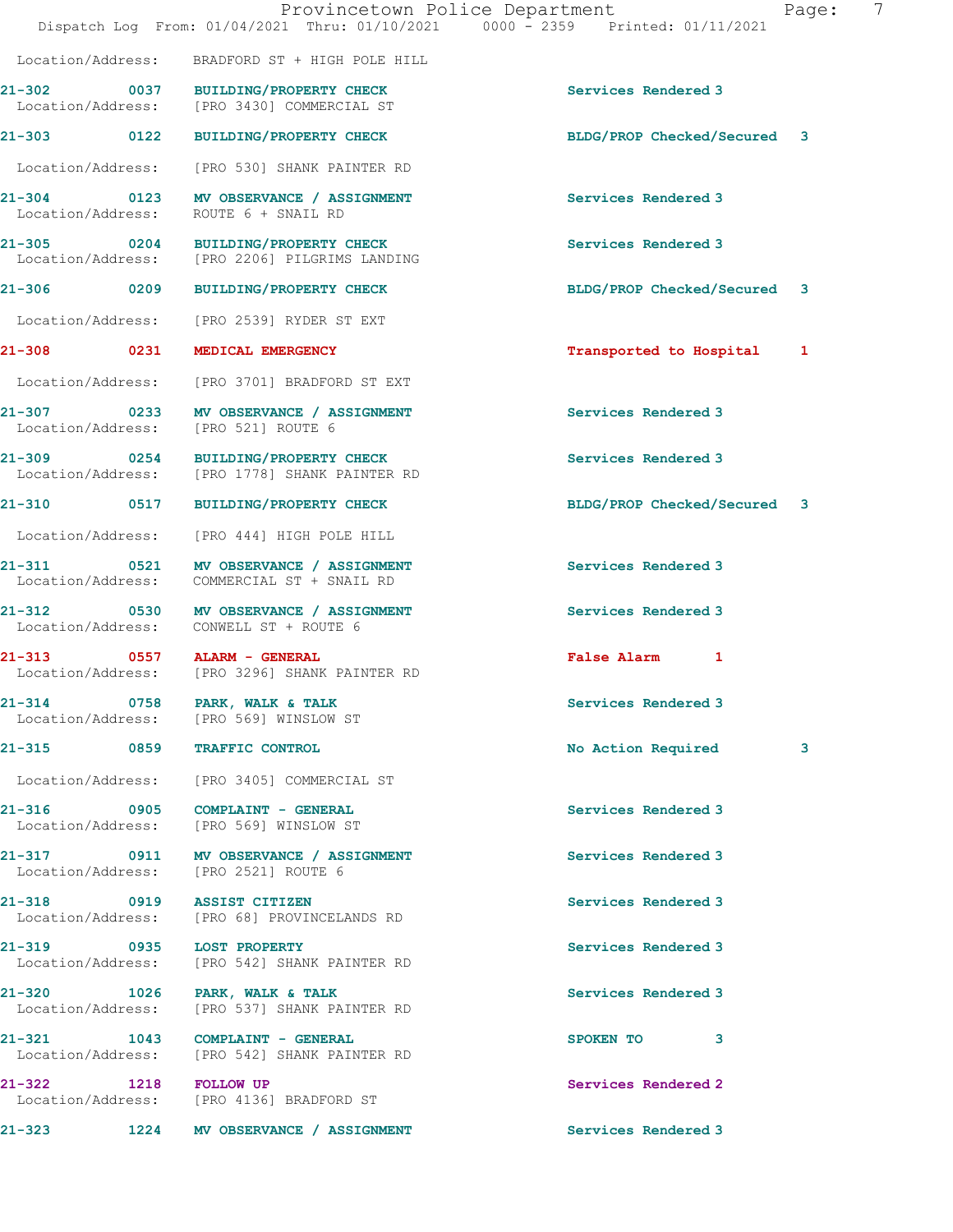|                                         | Dispatch Log From: 01/04/2021 Thru: 01/10/2021 0000 - 2359 Printed: 01/11/2021                 | Provincetown Police Department<br>Page: | 8 <sup>8</sup> |
|-----------------------------------------|------------------------------------------------------------------------------------------------|-----------------------------------------|----------------|
|                                         | Location/Address: [PRO 3440] ROUTE 6                                                           |                                         |                |
|                                         | 21-324 1245 LARCENY / FORGERY / FRAUD<br>Location/Address: [PRO 3532] OFF CONWELL ST           | Services Rendered 2                     |                |
| 21-326 1504 SCHOOL CROSSING             |                                                                                                | BLDG/PROP Checked/Secured 3             |                |
|                                         | Location/Address: [PRO 569] WINSLOW ST                                                         |                                         |                |
|                                         | 21-327 1519 FOLLOW UP<br>Location/Address: [PRO 1576] HOLWAY AVE<br>Refer To $P/C$ : $21-3-AR$ | Services Rendered 2                     |                |
|                                         | 21-329 1628 MV OBSERVANCE / ASSIGNMENT<br>Location/Address: COMMERCIAL ST + SNAIL RD           | Services Rendered 3                     |                |
|                                         | 21-328 1630 MV OBSERVANCE / ASSIGNMENT<br>Location/Address: HARRY KEMP WAY + AUNT SUKEYS WAY   | Services Rendered 3                     |                |
| 21-330 1631 MV STOP                     | Location/Address: [PRO 2518] ROUTE 6                                                           | <b>VERBAL WARNING 3</b>                 |                |
|                                         | 21-331 1700 BUILDING/PROPERTY CHECK<br>Location/Address: [PRO 2977] COMMERCIAL ST              | Services Rendered 3                     |                |
|                                         | 21-332 1821 BUILDING/PROPERTY CHECK<br>Location/Address: [PRO 3259] MACMILLAN WHARF            | Services Rendered 3                     |                |
| 21-333 1955 ANIMAL CALL                 | Location/Address: [PRO 2273] WINTHROP ST                                                       | Services Rendered 2                     |                |
|                                         | 21-335 2019 MV OBSERVANCE / ASSIGNMENT<br>Location/Address: [PRO 521] ROUTE 6                  | Services Rendered 3                     |                |
|                                         | 21-336 2024 FOLLOW UP<br>Location/Address: [PRO 2273] WINTHROP ST                              | FOLLOW UP<br>$\mathbf{2}$               |                |
| 21-337 2032 MV STOP                     | Location/Address: WASHINGTON AVE + BRADFORD ST                                                 | <b>VERBAL WARNING 3</b>                 |                |
|                                         | 21-338 2042 MV OBSERVANCE / ASSIGNMENT<br>Location/Address: BRADFORD ST + RYDER ST             | <b>Services Rendered 3</b>              |                |
| 21–339 2101<br>Location/Address:        | <b>BUILDING/PROPERTY CHECK</b><br>[PRO 3430] COMMERCIAL ST                                     | Services Rendered 3                     |                |
| 21-340 2130<br>Location/Address:        | MV OBSERVANCE / ASSIGNMENT<br>HOWLAND ST + BRADFORD ST                                         | Services Rendered 3                     |                |
| $21 - 341$<br>2131<br>Location/Address: | <b>BUILDING/PROPERTY CHECK</b><br>[PRO 526] RYDER ST EXT                                       | Services Rendered 3                     |                |
| $21 - 342$<br>2149<br>Location/Address: | MV STOP<br>THISTLEMORE RD + BRADFORD ST                                                        | <b>VERBAL WARNING</b><br>3              |                |

21-343 2221 MV STOP Citation / Warning Issued 3

Location/Address: [PRO 2513] ROUTE 6

21-344 2235 BUILDING/PROPERTY CHECK BLDG/PROP Checked/Secured 3

Location/Address: [PRO 519] RACE POINT RD

Location/Address: [PRO 2539] RYDER ST EXT

21-346 2341 BUILDING/PROPERTY CHECK BLDG/PROP Checked/Secured 3

Location/Address: [PRO 186] COMMERCIAL ST

21-345 2334 BUILDING/PROPERTY CHECK BLDG/PROP Checked/Secured 3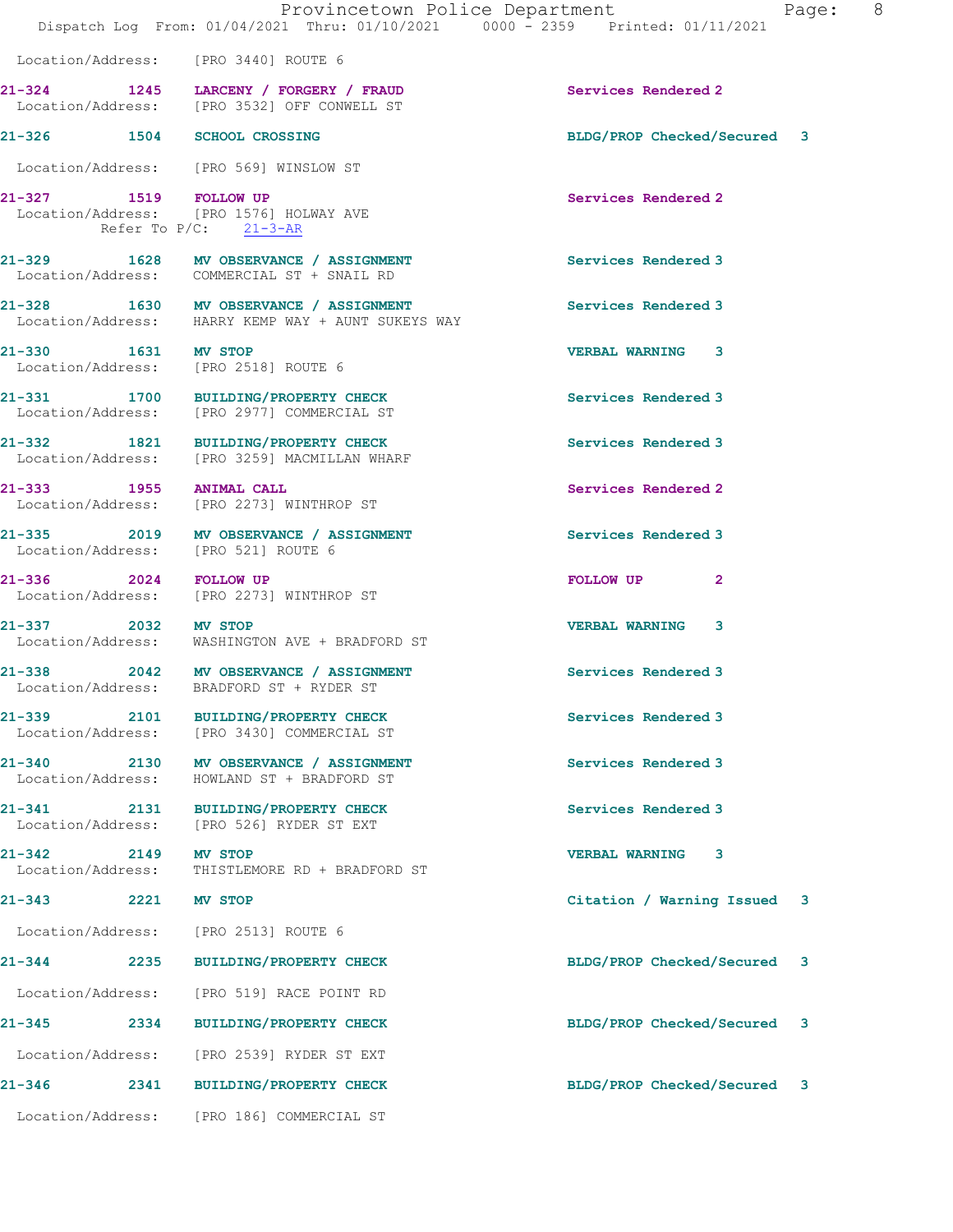For Date: 01/08/2021 - Friday 21-347 0000 MV OBSERVANCE / ASSIGNMENT Services Rendered 3<br>
Location/Address: BRADFORD ST + COMMERCIAL ST BRADFORD ST + COMMERCIAL ST 21-348 0011 MV OBSERVANCE / ASSIGNMENT Services Rendered 3<br>
Location/Address: ROUTE 6 + CONWELL ST ROUTE 6 + CONWELL ST 21-349 0053 BUILDING/PROPERTY CHECK BLDG/PROP Checked/Secured 3 Location/Address: [PRO 1780] JOHNSON ST 21-350 0102 BUILDING/PROPERTY CHECK Services Rendered 3 Location/Address: [PRO 2977] COMMERCIAL ST 21-351 0112 BUILDING/PROPERTY CHECK BLDG/PROP Checked/Secured 3 Location/Address: [PRO 1778] SHANK PAINTER RD 21-352 0113 MV OBSERVANCE / ASSIGNMENT Services Rendered 3 Location/Address: [PRO 2521] ROUTE 6 21-353 0202 MV OBSERVANCE / ASSIGNMENT Services Rendered 3 Location/Address: HIGH POLE HILL + BRADFORD ST 21-354 0204 BUILDING/PROPERTY CHECK BLDG/PROP Checked/Secured 3 Location/Address: [PRO 516] RACE POINT RD 21-355 0227 BUILDING/PROPERTY CHECK Services Rendered 3 Location/Address: [PRO 3259] MACMILLAN WHARF 21-356 0232 BUILDING/PROPERTY CHECK BLDG/PROP Checked/Secured 3 Location/Address: [PRO 519] RACE POINT RD 21-357 0239 MV STOP VERBAL WARNING 3 Location/Address: [PRO 3259] MACMILLAN WHARF 21-358 0419 BUILDING/PROPERTY CHECK BLDG/PROP Checked/Secured 3 Location/Address: [PRO 512] PRINCE ST 21-359 0519 MV OBSERVANCE / ASSIGNMENT Services Rendered 3 Location/Address: SNAIL RD + COMMERCIAL ST 21-360 0522 MV OBSERVANCE / ASSIGNMENT No Action Required 3 Location/Address: ROUTE 6 + PROVINCELANDS RD 21-361 0547 MISSING PERSON Services Rendered 1 Location/Address: KIMBERLY LN 21-362 0803 SERVICE CALL - POLICE Services Rendered 3 Location/Address: [PRO 569] WINSLOW ST 21-363 0805 SERVICE CALL - POLICE CALL SERVICE SERVICE SERVICE SERVICE SERVICE SERVICE SERVICE SERVICE SERVICE<br>
Services Rendered 3<br>
Location/Address: [PRO 488] MAYFLOWER ST Location/Address: 21-364 1003 MV COLLISION Services Rendered 1 Location/Address: COURT ST + COMMERCIAL ST 21-365 1009 MV OBSERVANCE / ASSIGNMENT Services Rendered 3 Location/Address: [PRO 3359] HARRY KEMP WAY 21-366 1025 MV STOP VERBAL WARNING 3 Location/Address: [PRO 606] CONWELL ST 21-367 1050 MV STOP VERBAL WARNING 3 Location/Address: ROUTE 6 + SNAIL RD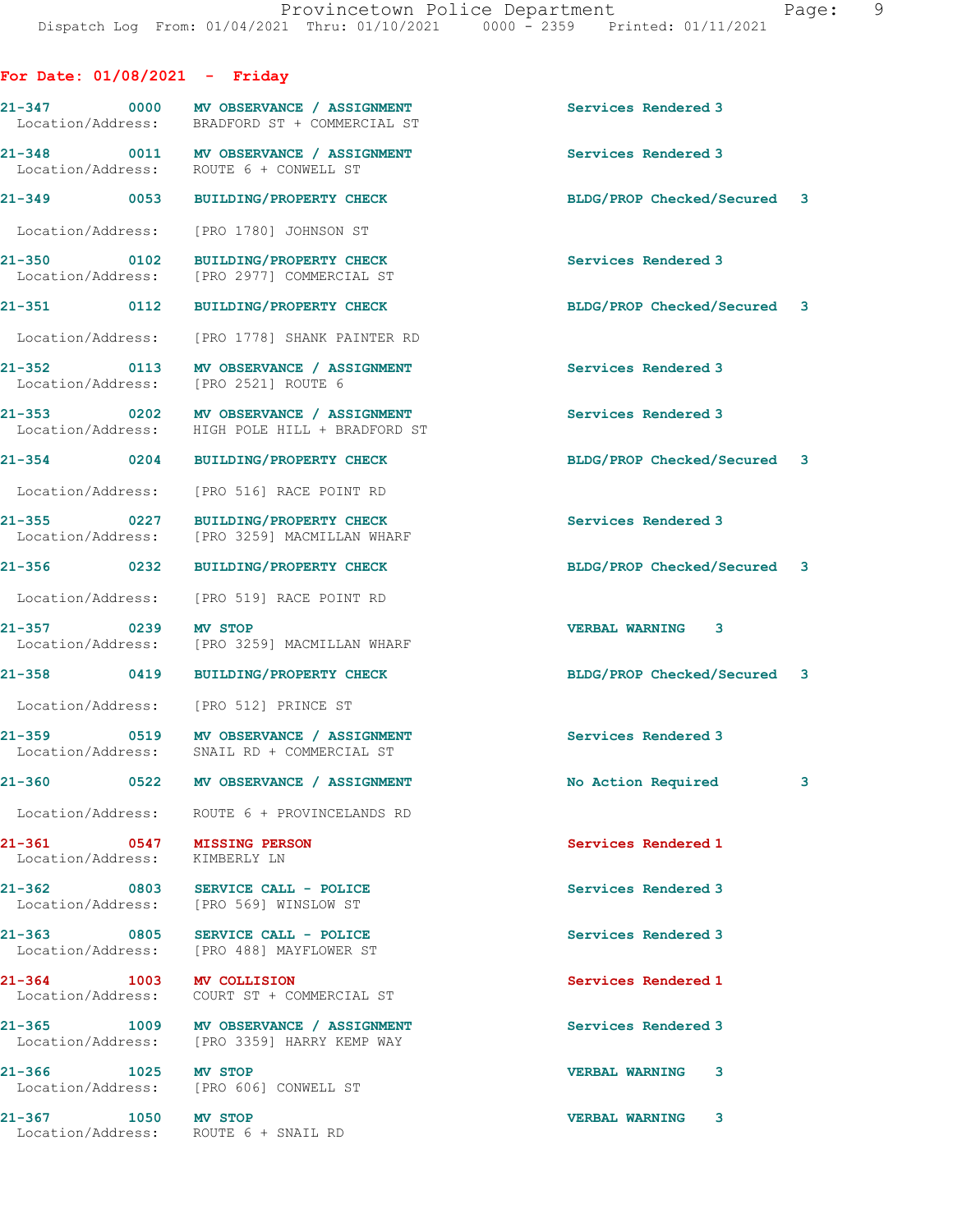21-369 1139 BUILDING/PROPERTY CHECK Services Rendered 3 Location/Address: [PRO 2490] PROVINCELANDS RD 21-370 1251 BUILDING/PROPERTY CHECK Services Rendered 3<br>
Location/Address: [PRO 2500] COMMERCIAL ST [PRO 2500] COMMERCIAL ST 21-371 1256 MV STOP Citation / Warning Issued 3 Location/Address: RACE POINT RD + ROUTE 6 21-372 1326 SERVICE CALL - POLICE SERVICE SERVICE Services Rendered 3<br>
Location/Address: [PRO 569] WINSLOW ST Location/Address: 21-375 1410 LOST PROPERTY Services Rendered 3 Location/Address: [PRO 413] CONWELL ST 21-377 1454 SCHOOL CROSSING Services Rendered 3 Location/Address: [PRO 569] WINSLOW ST 21-378 1529 MV OBSERVANCE / ASSIGNMENT Services Rendered 3 Location/Address: HARRY KEMP WAY + BREWSTER ST 21-380 1636 BUILDING/PROPERTY CHECK BLDG/PROP Checked/Secured 3 Location/Address: [PRO 2898] JEROME SMITH RD 21-381 1650 HAZARDS 20 and the Referred to Other Agency 2 Location/Address: [PRO 2492] WINSLOW ST 21-382 1721 MV OBSERVANCE / ASSIGNMENT Services Rendered 3 Location/Address: [PRO 530] SHANK PAINTER RD 21-383 1723 MV STOP VERBAL WARNING 3 Location/Address: [PRO 2577] BRADFORD ST 21-384 1746 MV STOP VERBAL WARNING 3 Location/Address: [PRO 2479] ROUTE 6 21-385 1804 BUILDING/PROPERTY CHECK Services Rendered 3 Location/Address: [PRO 3259] MACMILLAN WHARF 21-386 1903 BUILDING/PROPERTY CHECK Services Rendered 3 Location/Address: [PRO 537] SHANK PAINTER RD 21-387 1904 MEDICAL EMERGENCY Services Rendered 1 Location/Address: [PRO 1119] WAREHAM ST Refer To Field Int: 21-1-FI 21-389 2032 BUILDING/PROPERTY CHECK Services Rendered 3 Location/Address: [PRO 2483] COMMERCIAL ST 21-390 2109 BUILDING/PROPERTY CHECK BLDG/PROP Checked/Secured 3 Location/Address: [PRO 539] SHANK PAINTER RD 21-391 2144 BUILDING/PROPERTY CHECK Services Rendered 3 Location/Address: [PRO 3259] MACMILLAN WHARF 21-392 2211 MV OBSERVANCE / ASSIGNMENT Services Rendered 3 Location/Address: BRADFORD ST + RYDER ST 21-393 2222 MV STOP 2008 2222 MV STOP 2010 2010 2021 21-393 VERBAL WARNING 3 Location/Address: 21-394 2314 BUILDING/PROPERTY CHECK BLDG/PROP Checked/Secured 3 Location/Address: [PRO 3489] COMMERCIAL ST 21-395 2349 BUILDING/PROPERTY CHECK Services Rendered 3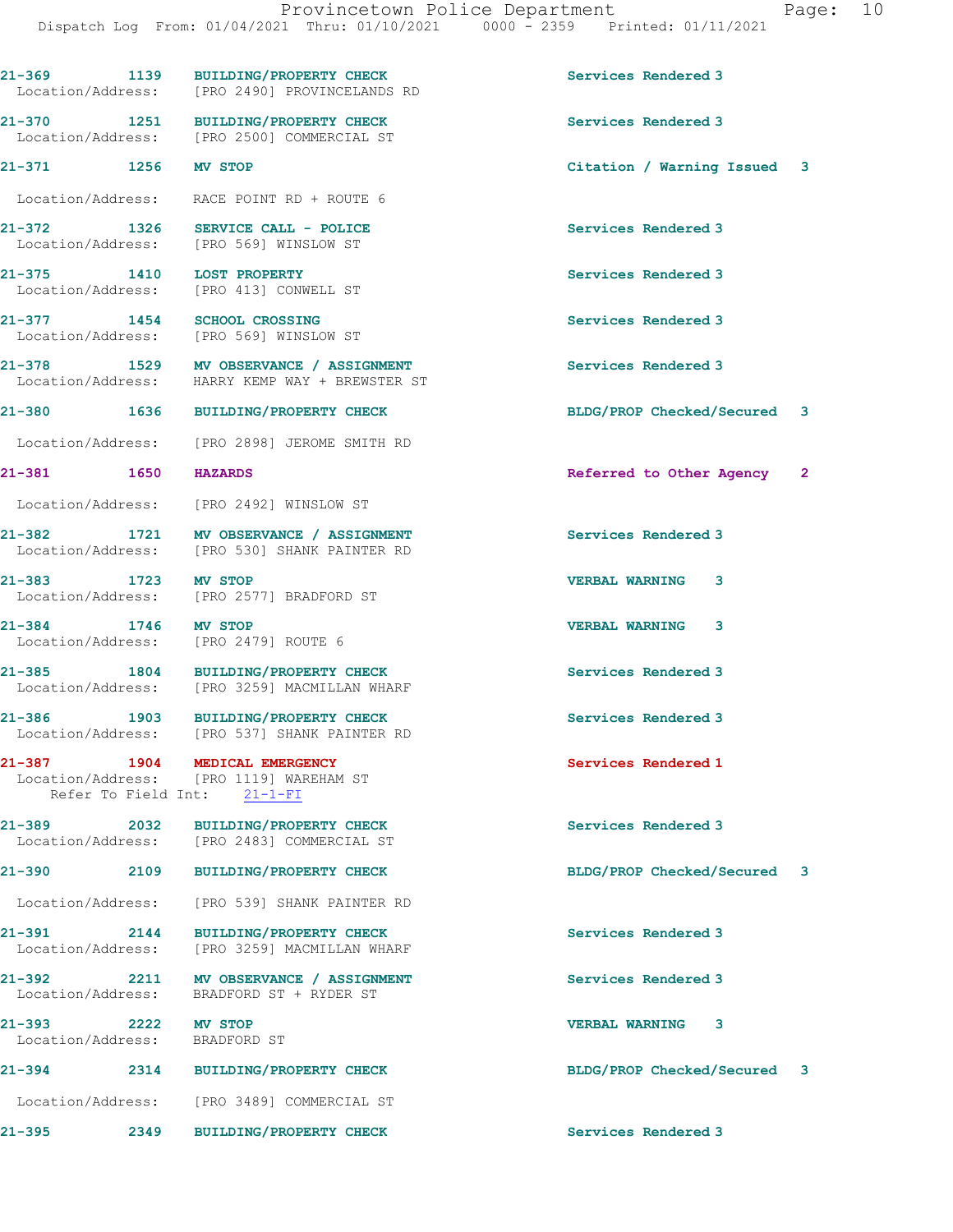Location/Address: [PRO 526] RYDER ST EXT

## For Date: 01/09/2021 - Saturday

| 21-396 0000<br>Location/Address:                       | MV OBSERVANCE / ASSIGNMENT<br>BRADFORD ST + BANGS ST                                           | Services Rendered 3         |  |
|--------------------------------------------------------|------------------------------------------------------------------------------------------------|-----------------------------|--|
|                                                        | 21-397 0005 MV OBSERVANCE / ASSIGNMENT<br>Location/Address: SHANK PAINTER RD + JEROME SMITH RD | Services Rendered 3         |  |
| 21-398 0012 MV STOP                                    | Location/Address: BRADFORD ST + BREWSTER ST                                                    | <b>VERBAL WARNING 3</b>     |  |
| 21-399 0048                                            | <b>BUILDING/PROPERTY CHECK</b>                                                                 | BLDG/PROP Checked/Secured 3 |  |
| Location/Address:                                      | [PRO 2859] BRADFORD ST                                                                         |                             |  |
| 21-400 0059<br>Location/Address:                       | BUILDING/PROPERTY CHECK<br>[PRO 2977] COMMERCIAL ST                                            | SPOKEN TO<br>3              |  |
| 21-401 0127                                            | BUILDING/PROPERTY CHECK<br>Location/Address: [PRO 2499] RACE POINT RD                          | Services Rendered 3         |  |
|                                                        | 21-402 0129 MV OBSERVANCE / ASSIGNMENT<br>Location/Address: BRADFORD ST + SHANK PAINTER RD     | Services Rendered 3         |  |
| Location/Address: ROUTE 6 + SNAIL RD                   | 21-403 0142 MV OBSERVANCE / ASSIGNMENT                                                         | Services Rendered 3         |  |
| $21 - 404$ 0225<br>Location/Address: [PRO 521] ROUTE 6 | <b>BUILDING/PROPERTY CHECK</b>                                                                 | Services Rendered 3         |  |
|                                                        | 21-405 0441 BUILDING/PROPERTY CHECK                                                            | BLDG/PROP Checked/Secured 3 |  |
| Location/Address:                                      | [PRO 569] WINSLOW ST                                                                           |                             |  |
| $21 - 406$ 0448                                        | <b>BUILDING/PROPERTY CHECK</b>                                                                 | BLDG/PROP Checked/Secured 3 |  |
|                                                        | Location/Address: [PRO 488] MAYFLOWER ST                                                       |                             |  |
| 21-407 0505<br>Location/Address:                       | MV OBSERVANCE / ASSIGNMENT<br>[PRO 447] JEROME SMITH RD                                        | Services Rendered 3         |  |
| 21-408 0528                                            | BUILDING/PROPERTY CHECK                                                                        | BLDG/PROP Checked/Secured 3 |  |
|                                                        | Location/Address: [PRO 1780] JOHNSON ST                                                        |                             |  |
| 21-409<br>Location/Address: [PRO 3440] ROUTE 6         | 0549 MV OBSERVANCE / ASSIGNMENT                                                                | Services Rendered 3         |  |
| <b>21-410</b><br>0626                                  | <b>BUILDING/PROPERTY CHECK</b>                                                                 | BLDG/PROP Checked/Secured 3 |  |
|                                                        | Location/Address: [PRO 519] RACE POINT RD                                                      |                             |  |
| 21-411<br>0906                                         | <b>BUILDING/PROPERTY CHECK</b>                                                                 | BLDG/PROP Checked/Secured 3 |  |
| Location/Address:                                      | [PRO 2977] COMMERCIAL ST                                                                       |                             |  |
| 21-412 0908<br>Location/Address:                       | MV OBSERVANCE / ASSIGNMENT<br>[PRO 3359] HARRY KEMP WAY                                        | Services Rendered 3         |  |
| 21-414<br>1007<br>Location/Address:                    | 911 - GENERAL<br>[PRO 542] SHANK PAINTER RD                                                    | Services Rendered 1         |  |
| $21 - 415$<br>1027<br>Location/Address:                | MV OBSERVANCE / ASSIGNMENT<br>[PRO 2521] ROUTE 6                                               | Services Rendered 3         |  |
| 21-416<br>1036<br>Location/Address:                    | <b>BUILDING/PROPERTY CHECK</b><br>[PRO 3318] CEMETERY RD                                       | Services Rendered 3         |  |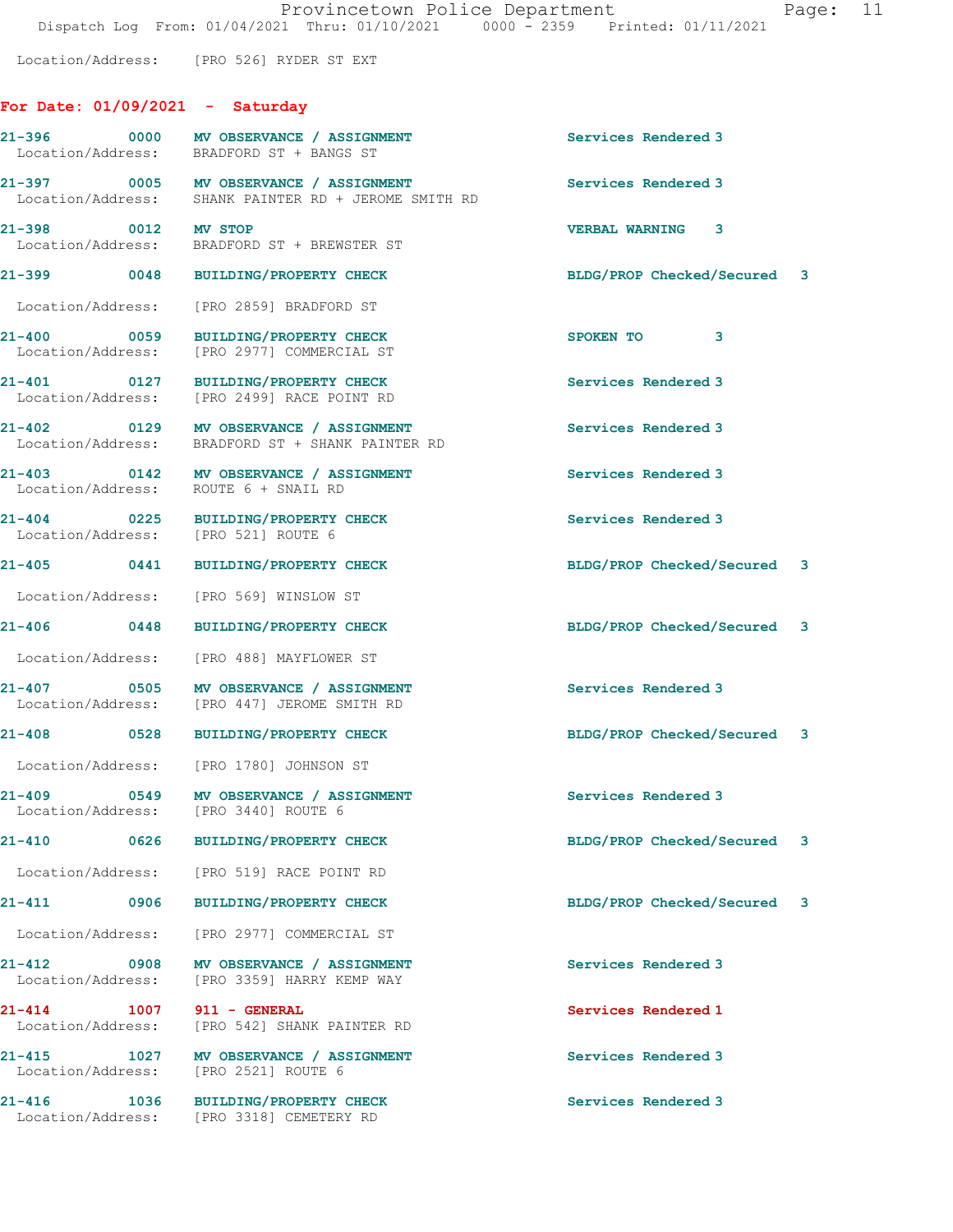|                                     |                                                                                      | Provincetown Police Department<br>12<br>Page:<br>Dispatch Log From: 01/04/2021 Thru: 01/10/2021 0000 - 2359 Printed: 01/11/2021 |
|-------------------------------------|--------------------------------------------------------------------------------------|---------------------------------------------------------------------------------------------------------------------------------|
| $21 - 417$<br>1039                  | <b>MV STOP</b><br>Location/Address: [PRO 3430] COMMERCIAL ST                         | <b>VERBAL WARNING</b><br>3                                                                                                      |
| 21-419 1050 MV STOP                 | Location/Address: [PRO 1360] COMMERCIAL ST                                           | <b>VERBAL WARNING</b><br>3                                                                                                      |
| 21-420 1121 MV STOP                 | Location/Address: [PRO 3296] SHANK PAINTER RD                                        | <b>VERBAL WARNING</b><br>3                                                                                                      |
| 21-421 1151 MV STOP                 | Location/Address: ROUTE 6 + CONWELL ST                                               | <b>VERBAL WARNING</b><br>3                                                                                                      |
| 21-422 1307 MV STOP                 |                                                                                      | Citation / Warning Issued 3                                                                                                     |
|                                     | Location/Address: ROUTE 6 + SNAIL RD                                                 |                                                                                                                                 |
|                                     | 21-423 1336 BUILDING/PROPERTY CHECK                                                  | BLDG/PROP Checked/Secured 3                                                                                                     |
|                                     | Location/Address: [PRO 3430] COMMERCIAL ST                                           |                                                                                                                                 |
|                                     | 21-424 1344 BUILDING/PROPERTY CHECK                                                  | BLDG/PROP Checked/Secured 3                                                                                                     |
| Location/Address:                   | [PRO 2490] PROVINCELANDS RD                                                          |                                                                                                                                 |
| 21-425 1350 PARKING COMPLAINT       |                                                                                      | Citation / Warning Issued 3                                                                                                     |
| Location/Address:                   | COURT ST + CUDWORTH ST                                                               |                                                                                                                                 |
| $21 - 426$ 1406                     | MEDICAL EMERGENCY<br>Location/Address: [PRO 399] COMMERCIAL ST                       | <b>PATIENT REFUSAL 1</b>                                                                                                        |
|                                     | 21-427 1420 BUILDING/PROPERTY CHECK<br>Location/Address: [PRO 2206] PILGRIMS LANDING | Services Rendered 3                                                                                                             |
|                                     | 21-429 1615 BUILDING/PROPERTY CHECK<br>Location/Address: [PRO 3259] MACMILLAN WHARF  | Services Rendered 3                                                                                                             |
| 21-430   1634   FOLLOW UP           |                                                                                      | No Action Required<br>$\mathbf{2}$                                                                                              |
|                                     | Location/Address: [PRO 542] SHANK PAINTER RD                                         |                                                                                                                                 |
| $21 - 431$<br>Location/Address:     | 1703 MV OBSERVANCE / ASSIGNMENT<br>[PRO 106] COMMERCIAL ST                           | Services Rendered 3                                                                                                             |
| 21-432<br>1937<br>Location/Address: | <b>BUILDING/PROPERTY CHECK</b><br>[PRO 2977] COMMERCIAL ST                           | Services Rendered 3                                                                                                             |
| 21-433 1948<br>Location/Address:    | <b>BUILDING/PROPERTY CHECK</b><br>[PRO 3259] MACMILLAN WHARF                         | Services Rendered 3                                                                                                             |
| 21-434 1959<br>Location/Address:    | <b>BUILDING/PROPERTY CHECK</b><br>[PRO 526] RYDER ST EXT                             | Services Rendered 3                                                                                                             |
| Location/Address:                   | 21-435 2008 BUILDING/PROPERTY CHECK<br>[PRO 1778] SHANK PAINTER RD                   | Services Rendered 3                                                                                                             |
| Location/Address:                   | 21-436 2015 MV OBSERVANCE / ASSIGNMENT<br>SHANK PAINTER RD + BROWNE ST               | Services Rendered 3                                                                                                             |
| 21-437 2139<br>Location/Address:    | MV OBSERVANCE / ASSIGNMENT<br>[PRO 3440] ROUTE 6                                     | Services Rendered 3                                                                                                             |
| 21-438 2202<br>Location/Address:    | BUILDING/PROPERTY CHECK<br>[PRO 537] SHANK PAINTER RD                                | Services Rendered 3                                                                                                             |
| 21-439 2210<br>Location/Address:    | <b>BUILDING/PROPERTY CHECK</b><br>[PRO 2977] COMMERCIAL ST                           | Services Rendered 3                                                                                                             |
| 2215<br>21-440                      | <b>BUILDING/PROPERTY CHECK</b>                                                       | Services Rendered 3                                                                                                             |

Location/Address: [PRO 2499] RACE POINT RD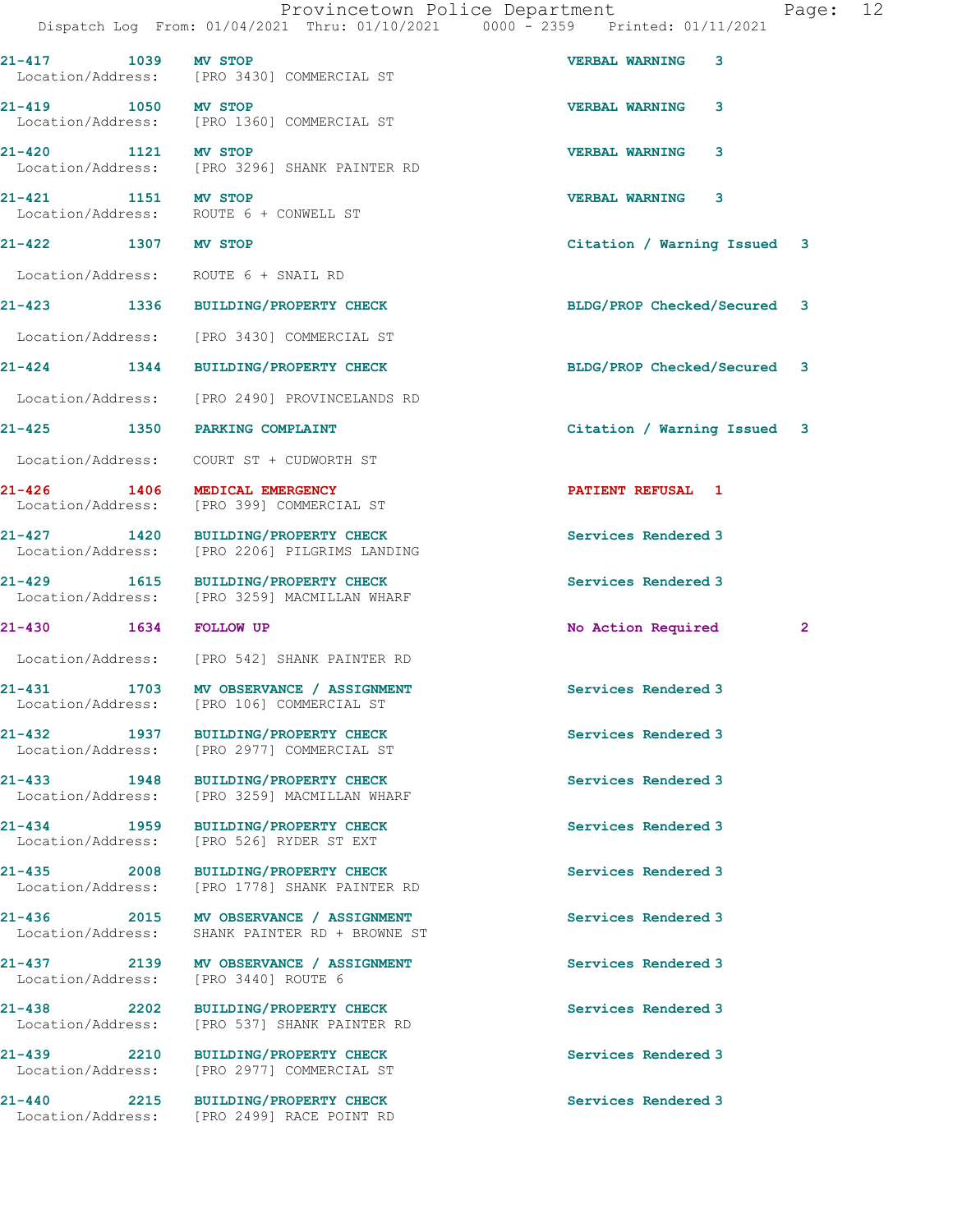|                                                  |                                                                                        | ILOVINCCIONII I CIICO DOPULCINONIC<br>Dispatch Log From: 01/04/2021 Thru: 01/10/2021 0000 - 2359 Printed: 01/11/2021 | $L$ age |
|--------------------------------------------------|----------------------------------------------------------------------------------------|----------------------------------------------------------------------------------------------------------------------|---------|
|                                                  | 21-441 2356 BUILDING/PROPERTY CHECK                                                    | BLDG/PROP Checked/Secured 3                                                                                          |         |
|                                                  | Location/Address: [PRO 1886] BRADFORD ST                                               |                                                                                                                      |         |
| For Date: $01/10/2021$ - Sunday                  |                                                                                        |                                                                                                                      |         |
|                                                  | 21-442 0021 BUILDING/PROPERTY CHECK<br>Location/Address: [PRO 2540] RACE POINT RD      | Services Rendered 3                                                                                                  |         |
|                                                  | 21-443 0027 BUILDING/PROPERTY CHECK<br>Location/Address: [PRO 3259] MACMILLAN WHARF    | Services Rendered 3                                                                                                  |         |
|                                                  | 21-444 0045 MV OBSERVANCE / ASSIGNMENT<br>Location/Address: [PRO 37] BRADFORD ST       | Services Rendered 3                                                                                                  |         |
| 21-445                                           | 0105 MV OBSERVANCE / ASSIGNMENT<br>Location/Address: ROUTE 6 + SNAIL RD                | Services Rendered 3                                                                                                  |         |
|                                                  | 21-446 0131 BUILDING/PROPERTY CHECK                                                    | BLDG/PROP Checked/Secured 3                                                                                          |         |
|                                                  | Location/Address: [PRO 440] HARRY KEMP WAY                                             |                                                                                                                      |         |
|                                                  | 21-447 0145 BUILDING/PROPERTY CHECK<br>Location/Address: [PRO 2898] JEROME SMITH RD    | Services Rendered 3                                                                                                  |         |
|                                                  | 21-448 0206 MV OBSERVANCE / ASSIGNMENT<br>Location/Address: [PRO 530] SHANK PAINTER RD | Services Rendered 3                                                                                                  |         |
|                                                  | 21-449 0223 MV OBSERVANCE / ASSIGNMENT<br>Location/Address: ROUTE 6 + SNAIL RD         | Services Rendered 3                                                                                                  |         |
|                                                  | 21-451 0303 BUILDING/PROPERTY CHECK                                                    | BLDG/PROP Checked/Secured 3                                                                                          |         |
|                                                  | Location/Address: [PRO 444] HIGH POLE HILL                                             |                                                                                                                      |         |
| 21-450 0304                                      | <b>BUILDING/PROPERTY CHECK</b>                                                         | BLDG/PROP Checked/Secured 3                                                                                          |         |
|                                                  | Location/Address: [PRO 516] RACE POINT RD                                              |                                                                                                                      |         |
| 21-452                                           | 0444 BUILDING/PROPERTY CHECK<br>Location/Address: [PRO 521] ROUTE 6                    | Services Rendered 3                                                                                                  |         |
| $21 - 453$<br>0517<br>Location/Address:          | MV OBSERVANCE / ASSIGNMENT<br>COMMERCIAL ST + SNAIL RD                                 | Services Rendered 3                                                                                                  |         |
| 21-454<br>0532                                   | <b>BUILDING/PROPERTY CHECK</b>                                                         | BLDG/PROP Checked/Secured 3                                                                                          |         |
| Location/Address:                                | [PRO 1638] COMMERCIAL ST                                                               |                                                                                                                      |         |
| 21-455<br>$\sim$ 0540<br>Location/Address:       | MV OBSERVANCE / ASSIGNMENT<br>ROUTE 6 + HOWLAND ST                                     | Services Rendered 3                                                                                                  |         |
| 21-456<br>$\overline{0744}$<br>Location/Address: | MV OBSERVANCE / ASSIGNMENT<br>HOWLAND ST + HARRY KEMP WAY                              | Services Rendered 3                                                                                                  |         |
| 21-457<br>0818<br>Location/Address:              | <b>BUILDING/PROPERTY CHECK</b><br>[PRO 3430] COMMERCIAL ST                             | Services Rendered 3                                                                                                  |         |
| 21-458<br>$\sim$ 0843<br>Location/Address:       | <b>BUILDING/PROPERTY CHECK</b><br>[PRO 2977] COMMERCIAL ST                             | Services Rendered 3                                                                                                  |         |
| 21-459<br>$\sim$ 0908<br>Location/Address:       | <b>BUILDING/PROPERTY CHECK</b><br>[PRO 2540] RACE POINT RD                             | Services Rendered 3                                                                                                  |         |
| 21-460<br>0913<br>Location/Address:              | <b>BUILDING/PROPERTY CHECK</b><br>[PRO 517] RACE POINT RD                              | Services Rendered 3                                                                                                  |         |
| $21 - 462$<br>0939                               | <b>BUILDING/PROPERTY CHECK</b>                                                         | BLDG/PROP Checked/Secured 3                                                                                          |         |
| Location/Address:                                | [PRO 204] COMMERCIAL ST                                                                |                                                                                                                      |         |

Provincetown Police Department Page: 13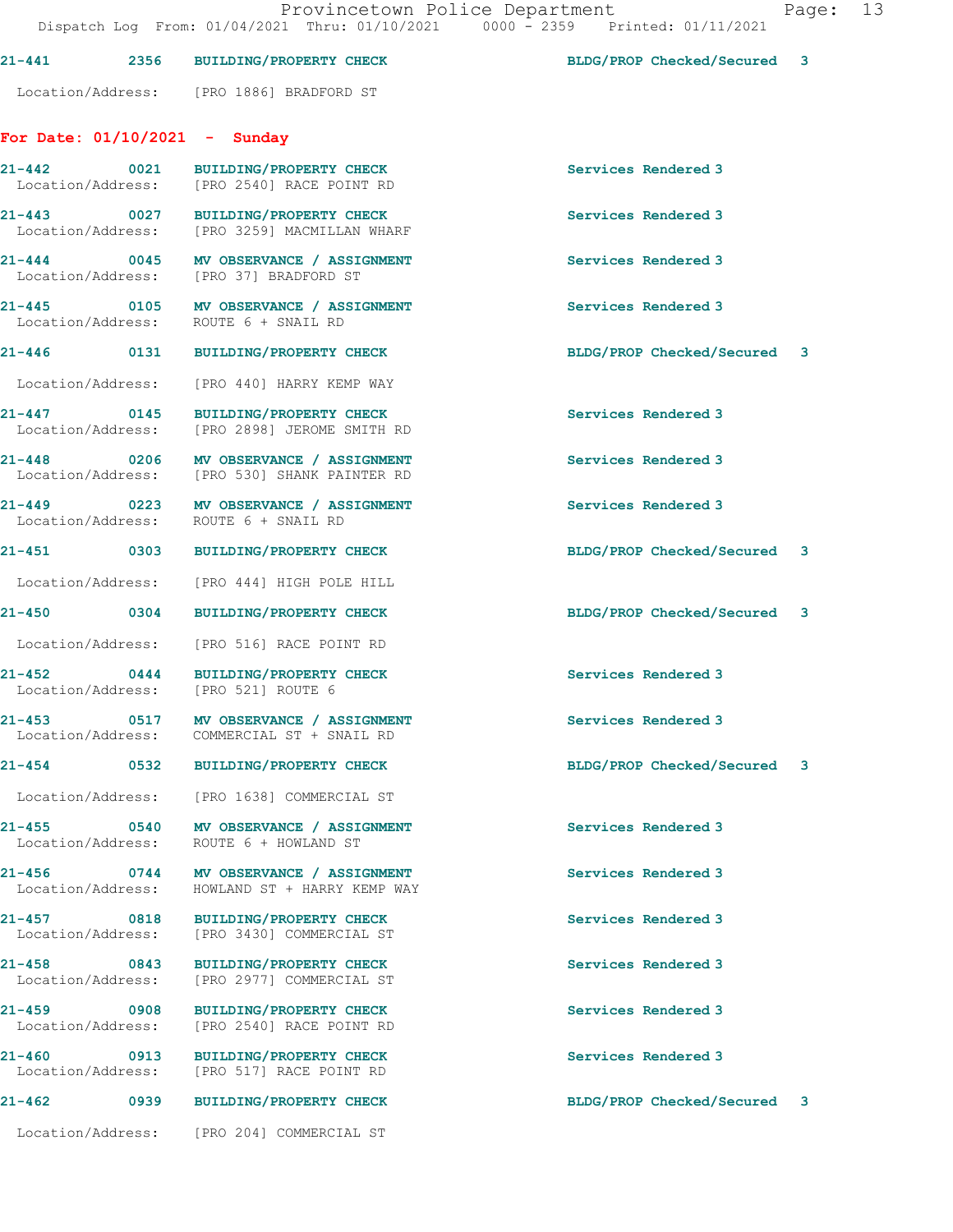| 21-463 0940                             | SERVICE CALL - POLICE<br>Location/Address: [PRO 781] CAPTAIN BERTIES WAY                     | Services Rendered 3                    |  |
|-----------------------------------------|----------------------------------------------------------------------------------------------|----------------------------------------|--|
|                                         | 21-464 0957 MV OBSERVANCE / ASSIGNMENT<br>Location/Address: HARRY KEMP WAY + AUNT SUKEYS WAY | Services Rendered 3                    |  |
| 21-466 1029 MV STOP                     |                                                                                              | Citation / Warning Issued 3            |  |
| Location/Address:                       | AUNT SUKEYS WAY + HARRY KEMP WAY                                                             |                                        |  |
| 21-468 1029                             | <b>ANIMAL CALL</b>                                                                           | <b>Transferred Custody</b><br>$\sim$ 2 |  |
|                                         | Location/Address: [PRO 695] AUNT SUKEYS WAY                                                  |                                        |  |
| 21-467 1031                             | <b>MV STOP</b>                                                                               | Citation / Warning Issued 3            |  |
|                                         | Location/Address: [PRO 80] CARVER ST                                                         |                                        |  |
| 1152<br>21-470                          | <b>ASSIST CITIZEN</b><br>Location/Address: [PRO 344] COMMERCIAL ST                           | Services Rendered 3                    |  |
|                                         | 21-471 1258 MV OBSERVANCE / ASSIGNMENT<br>Location/Address: [PRO 356] COMMERCIAL ST          | Services Rendered 3                    |  |
| 21-473 1321 MV STOP                     |                                                                                              | Citation / Warning Issued 3            |  |
| Location/Address:                       | COMMERCIAL ST                                                                                |                                        |  |
|                                         | 21-475 1419 PARKING COMPLAINT<br>Location/Address: [PRO 165] COMMERCIAL ST                   | Services Rendered 3                    |  |
| 21-476 1432                             | <b>BUILDING/PROPERTY CHECK</b>                                                               | BLDG/PROP Checked/Secured 3            |  |
| Location/Address:                       | [PRO 519] RACE POINT RD                                                                      |                                        |  |
| 1621<br>21-479<br>Location/Address:     | MV OBSERVANCE / ASSIGNMENT<br>COMMERCIAL ST + SNAIL RD                                       | Services Rendered 3                    |  |
|                                         | 21-481 1712 MV OBSERVANCE / ASSIGNMENT<br>Location/Address: HARRY KEMP WAY + BREWSTER ST     | Services Rendered 3                    |  |
| 21-482                                  | 1848 MV OBSERVANCE / ASSIGNMENT<br>Location/Address: BRADFORD ST + STANDISH ST               | Services Rendered 3                    |  |
| 21-483<br>2030                          | ASSIST DEPARTMENT / MUTUAL AID<br>Location/Address: [TRU] ARROWHEAD RD + ROUTE 6             | Services Rendered 3                    |  |
| 21-484<br>2119                          | <b>BUILDING/PROPERTY CHECK</b>                                                               | BLDG/PROP Checked/Secured 3            |  |
|                                         | Location/Address: [PRO 539] SHANK PAINTER RD                                                 |                                        |  |
| $21 - 485$<br>2119<br>Location/Address: | MEDICAL EMERGENCY<br>[PRO 1799] BRADFORD ST                                                  | PATIENT REFUSAL 1                      |  |
| 21-486 2136<br>Location/Address:        | <b>BUILDING/PROPERTY CHECK</b><br>[PRO 516] RACE POINT RD                                    | Services Rendered 3                    |  |
| $21 - 487$ 2212<br>Location/Address:    | <b>BUILDING/PROPERTY CHECK</b><br>[PRO 519] RACE POINT RD                                    | Services Rendered 3                    |  |
| 21-488                                  | 2222 MV OBSERVANCE / ASSIGNMENT<br>Location/Address: SHANK PAINTER RD + BROWNE ST            | Services Rendered 3                    |  |
| Location/Address:                       | 21-489 2335 MV OBSERVANCE / ASSIGNMENT<br>ROUTE 6 + CONWELL ST                               | Services Rendered 3                    |  |
| 21-490                                  | 2348 MV OBSERVANCE / ASSIGNMENT<br>Location/Address: BRADFORD ST + HOWLAND ST                | Services Rendered 3                    |  |
| 21-491<br>2348                          | <b>BUILDING/PROPERTY CHECK</b>                                                               | BLDG/PROP Checked/Secured 3            |  |